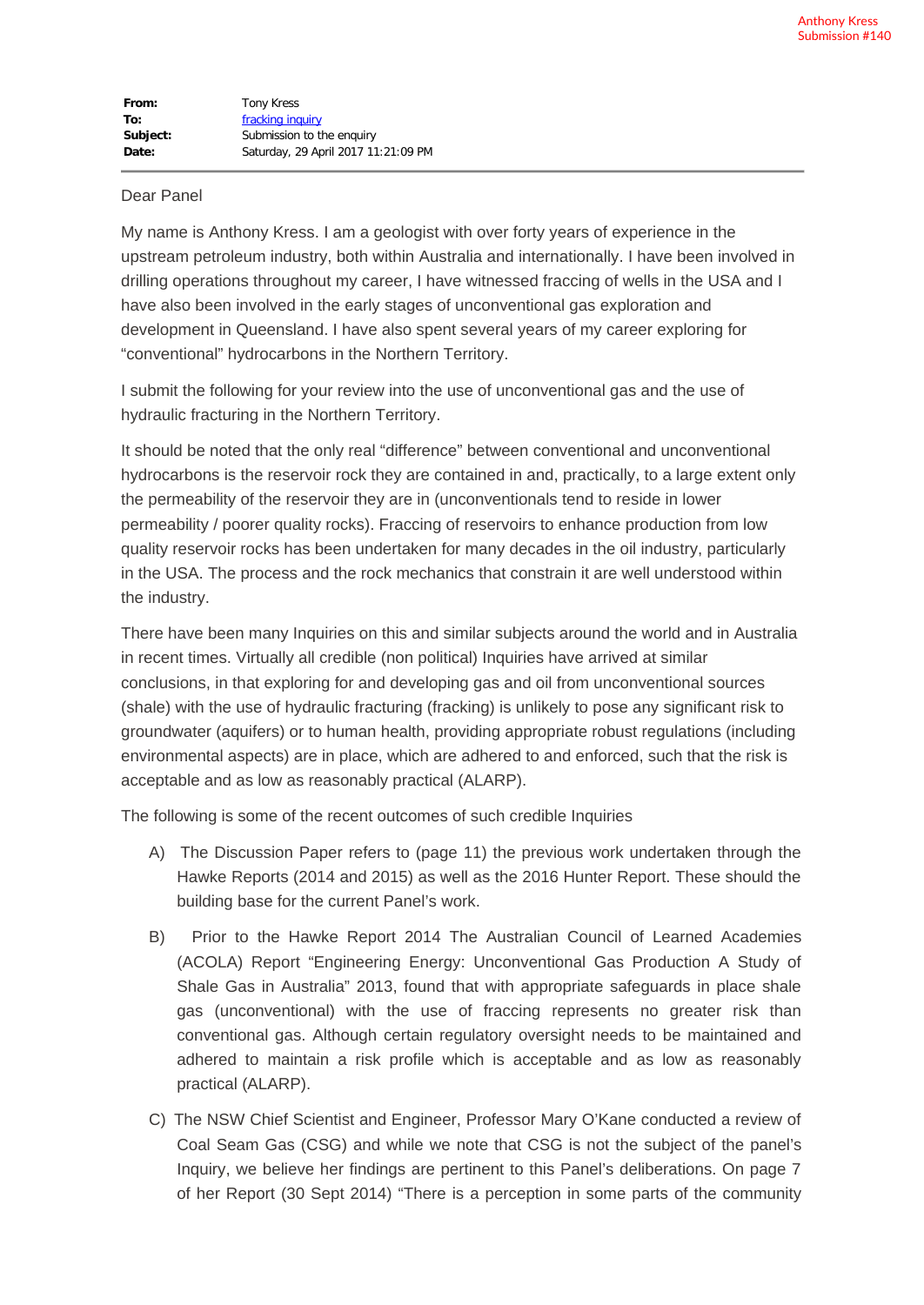that CSG extraction is potentially more damaging and dangerous than other extractive industries. This perception was heightened following the release of the American movie Gasland in 2010. The Review examined this issue in detail and concluded that while the CSG industry has several aspects that need careful attention, as do almost all industries, it is not significantly more likely to be more damaging or dangerous than other extractive industries". The relevancy is twofold, in that the NSW Chief Scientist and Engineer's Review debunked the hype associated with the movie Gasland, and recognised each extractive industry has its own unique characteristics which must be recognised, managed and regulated appropriately to achieve ALARP.

- D) The Western Australian Upper House reviewed the issue of fracking, and after two years of examining evidence etc. concluded (Nov 15) that fracking can be carried out safely if regulated appropriately. It found the impact on human health and the environment were 'negligible' despite widespread concerns about the practice.
- E) The South Australian (SA) Natural Resources Committee recently completed a two year Inquiry into unconventional gas and the use of fracking, and issued it's final Report on 30 November 2016. It's key recommendation against it's first Term of Reference was that unconventional gas (fracking) is unlikely to have any impact on groundwater (aquifers).
- F) As mentioned, there have been many Inquiries worldwide, but the UK is also very relevant to Australia, as its ownership to mineral rights is similar to Australia. The UK had a very rigorous inquiry carried out by the Royal Society and the Royal Academy of Engineering specifically to do a report on hydraulic fracturing and shale gas. Professor Sir Mark Walport UK Chief Scientist gave a speech predominantly focussed on Risk and Innovation in Germany in September 2014, summed up the findings, with the following

"There are really 3 science and engineering concerns about hydraulic fracturing (fracking). The first of these is: will it cause earth tremors? The second is: will you get contamination of the water table? And the third is: will there be fugitive release of the methane gas? (In other words if you leak all the gas then you lose the advantage of it as a fossil fuel). And what the science and the engineering tells you is that this is a drilling technology and no drilling technology is completely risk-free. **But if it is done well, if it is engineered well, if it is governed well, then it is as safe as any other** form of drilling, recognising that there is no 'free lunch', there is nothing that is completely risk-free." He went on to note

"Those are the engineering concerns, and that's what the Royal Academy of Engineers' report said and actually multiple other reports have all essentially said the same thing. But the public or publics who are protesting, at least in some parts of the world, about fracking are coming at in from a different angle. They're coming at it from the values angle and from the 'my pain, your gain' angle. And so there's a group that dislike fracking because they dislike fossil fuels, there's another group that dislike fracking because they actually just don't like big companies, and then there's a third group who just don't want the inconvenience of having something industrial happening in their back yard." The referenced speech can be found here http://bit.ly/1CVyur7